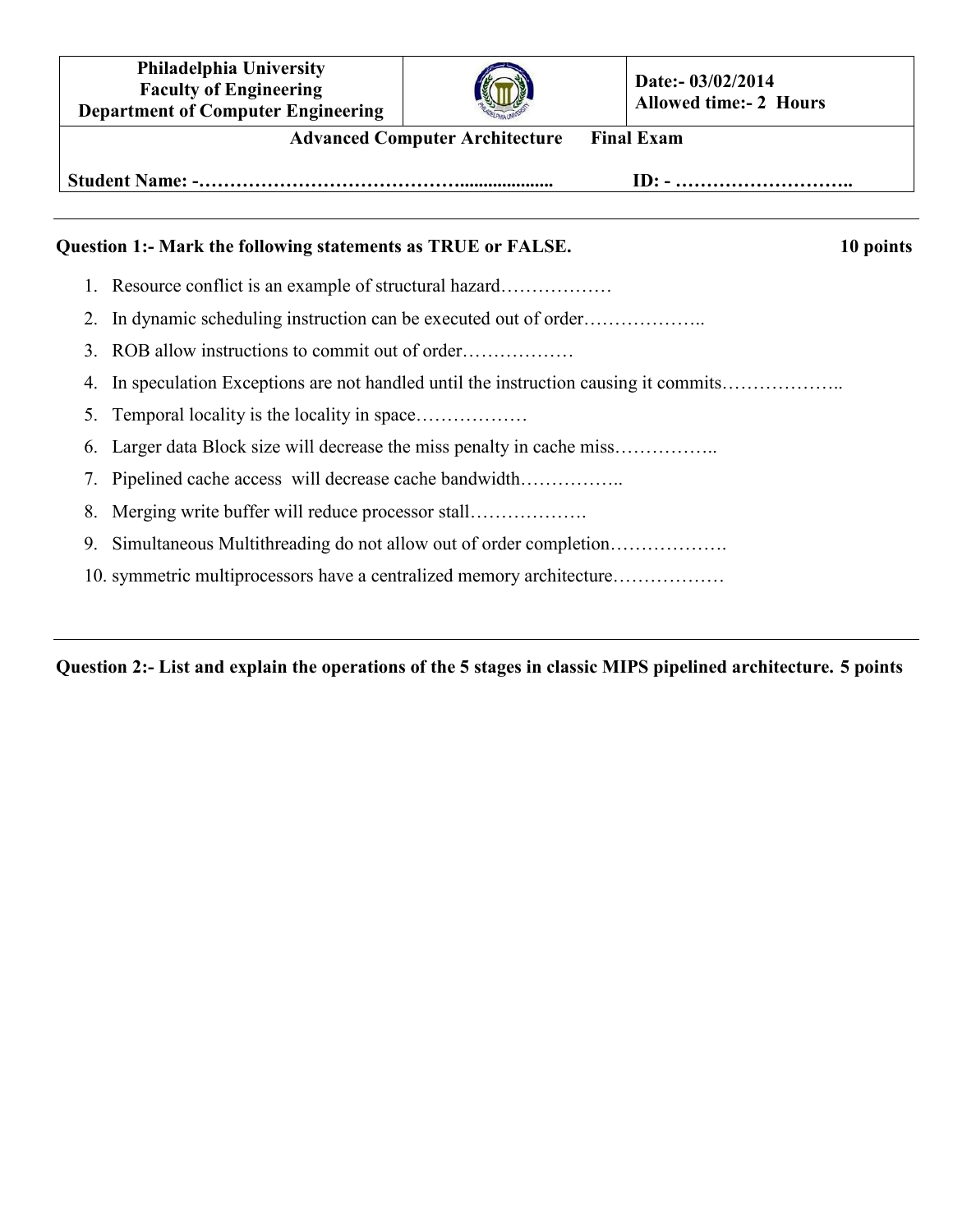**Question 3:- Assume you have a system where 80% of the code can be parallelized, calculate the overall speed up if you use a 4 processors system comparing to 1 processor system. 4 points** 

**Question 4:- Assume a program that can be run in 20 seconds, and the program contains 70% integers operations , if a new system that enhance the integer operation by factor of 10 (10X speedup) is implemented what will be the new execution time of our program. 3 points**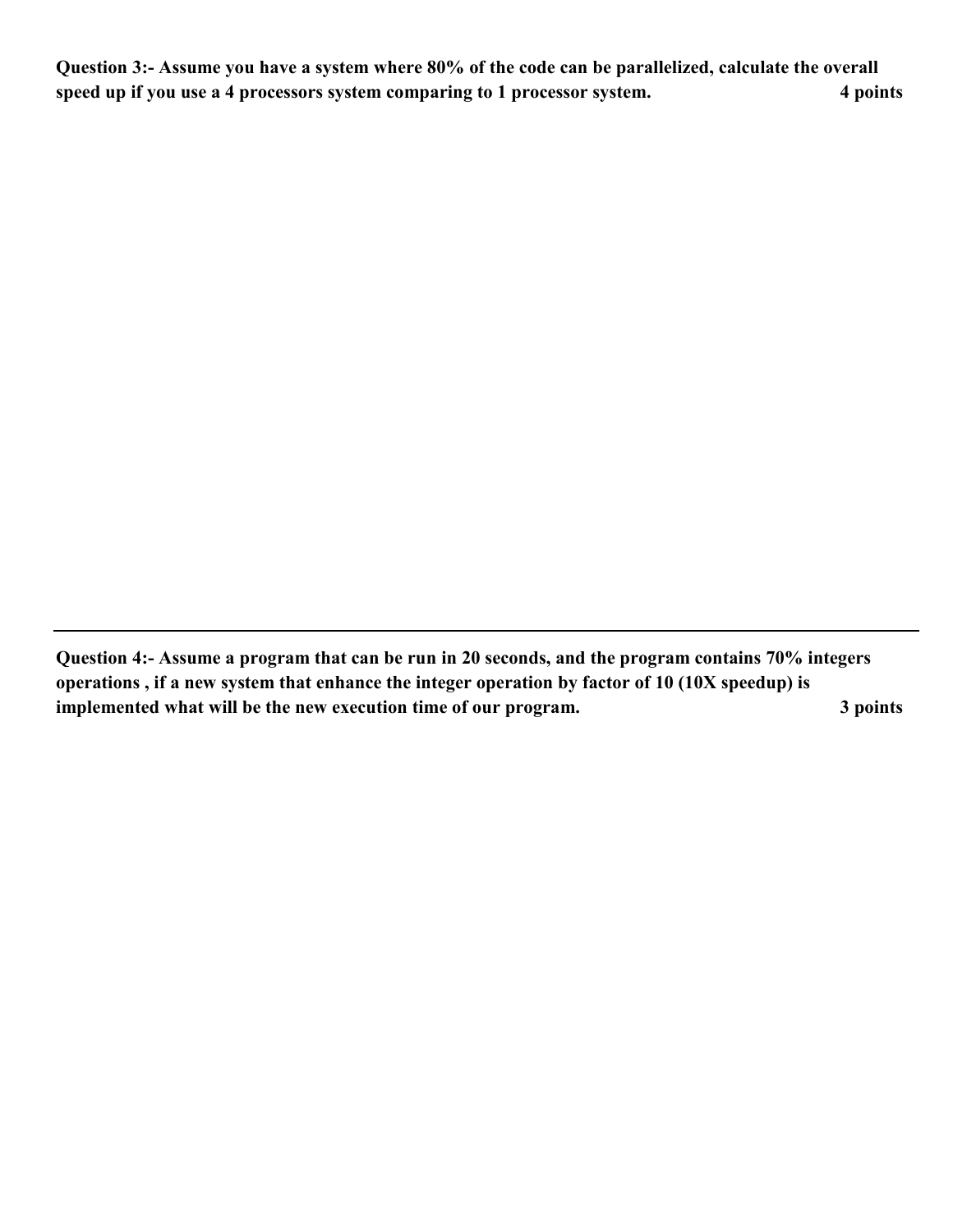**Question 5:- Assume a system that have 2 cycles hit time in L1 cache and 20 cycles hit time in L2 cache and a miss penalty 200 cycles, and the miss rate of L1 cache is 4% and the global miss rate for L2 cache is 2% calculate the average memory access time.** 4 points **4 points** 

**Question 6:- Explain the concept of locality in cache. 2 points** 

**Question 7:-State the deference between Fine-Grained and Coarse-Grained Multithreading. 2 points**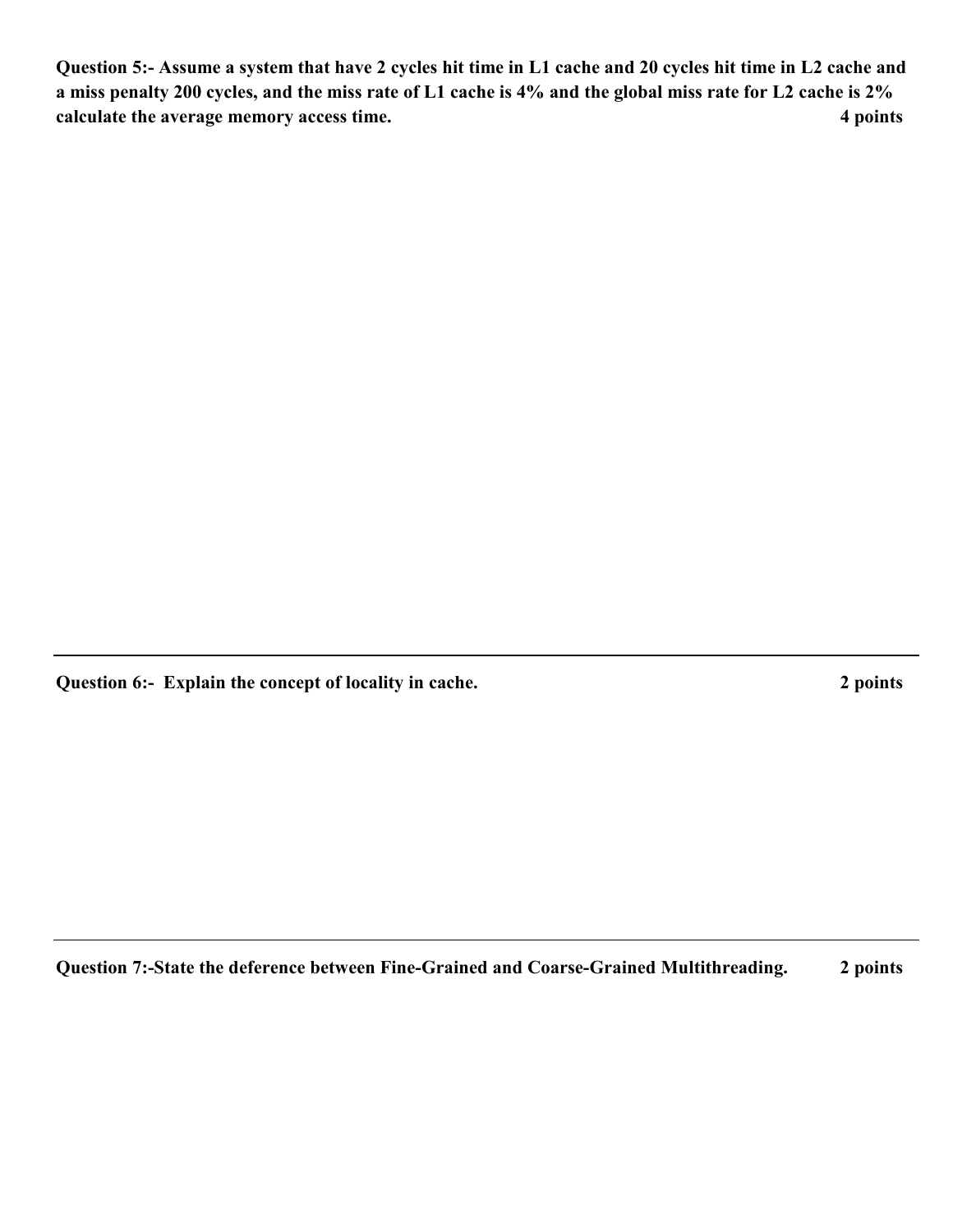**Question 9:- Explain the operation of Correlated Branch Predictor. 3 points**